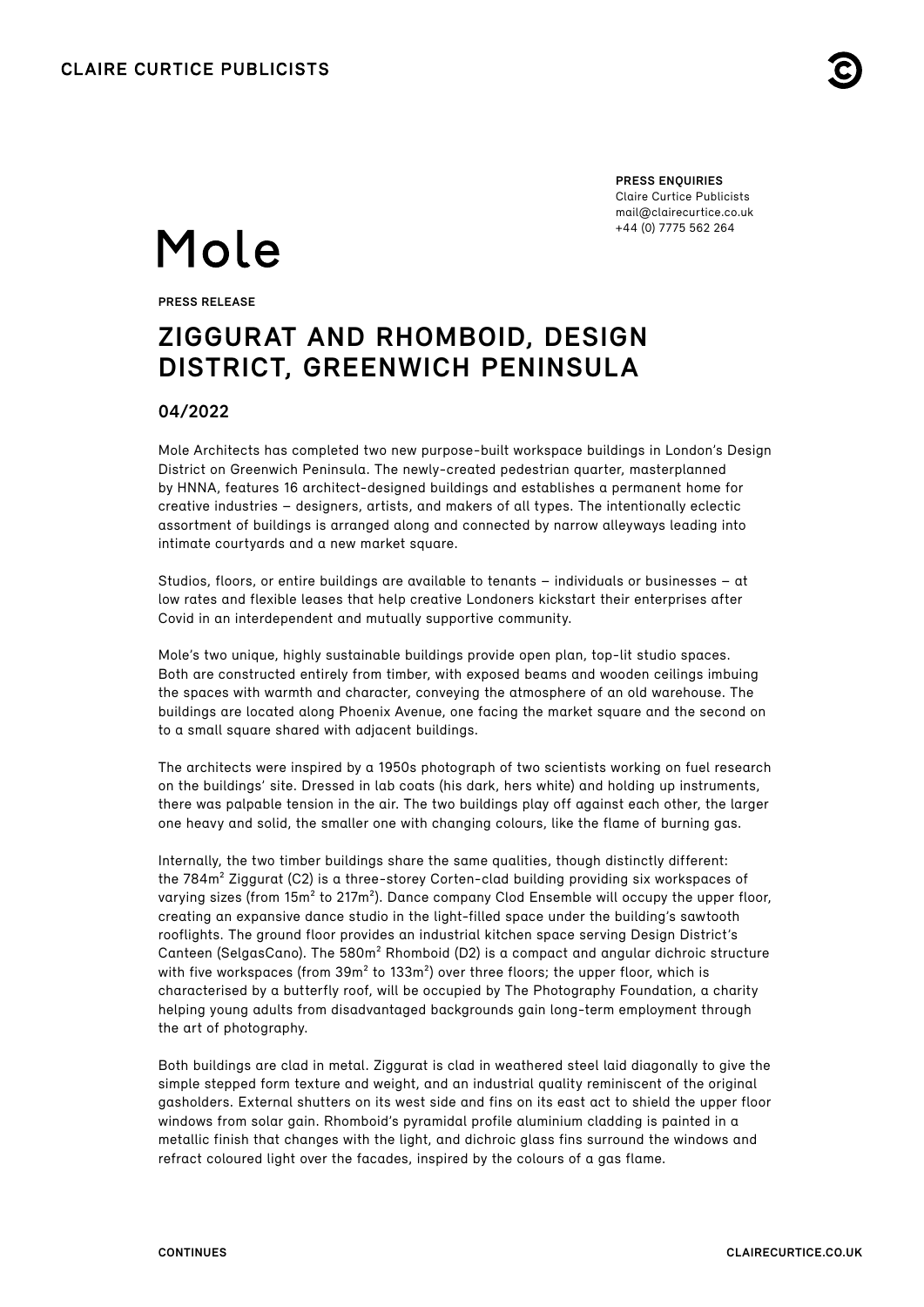Mole has designed the two buildings to limit energy consumption, with consideration to both embodied energy use during construction, as well as limiting energy in-use. Ziggurat is designed around a hybrid glulam timber frame with structural cross-laminated timber (CLT) floors, stairs and lift shaft, with structural insulated panel (SIP) walls. The solid timber floor slabs are exposed on the soffit, with a raised floor distributing services. Rhomboid, which has achieved a BREEAM Excellent rating, has been constructed entirely with CLT. The timber construction has resulted in a 41 per cent saving of  $kgCO2/m<sup>2</sup>$  for Ziggurat, and 48 per cent saving of kgC02/m² for the construction of Rhomboid compared to an equivalent concrete structure. This construction has not only reduced embodied energy, but led to a more efficient prefabricated construction process that lowered the time on site. The walls in both buildings are lined in a phase change material (PCM) board that contributes to the internal temperature control in hot weather, along with the external blinds and shutters. The distribution of windows and the shallow depth of the section ensure high levels of daylight and the ability to naturally ventilate the floors. The design was developed with M&E consultants Skelley & Couch, who thermally modelled the buildings to ensure the lightweight buildings perform as required.

Together the two buildings contribute to the vibrancy of Design District, fulfilling the client's brief to design a 'destination that will keep thinkers, makers and doers in the very place that brings their ideas to life.'

As construction of Design District nears completion this spring, the new tenants moving into Ziggurat and Rhomboid demonstrate the range of creative businesses that the new quarter aims to appeal to: from Helen Kirkum, the shoe-maker using reclaimed materials; to Clod Ensemble, the dance company creating provocative and original participation projects rooted in music and movement; to The Photography Foundation, which creates pathways to professional photography for less advantaged young adults. The team at Design District is installing a mix of tenants across the creative industries to establish an interdependent and mutually supportive community that will encompass 1,800 people when the district is fully occupied.

### Meredith Bowles, Director, Mole Architects, said:

"Design District has been designed to work together; there are small spaces, shared spaces, larger units and co-working spaces, in recognition that creative businesses are not all the same. We've pictured the kinds of spaces that have served creative businesses well in the past, to create somewhere that meets the needs and desires of this industry. Our two buildings make use of top light, creating light-filled top floor studios: a sawtooth roof to Ziggurat and a butterfly roof for Rhomboid."

#### Helen Arvanitakis, Director, Design District, said:

"Working with a wide range of architects has resulted in multiple styles of building and types of space. This variety has helped us to attract an eclectic group of creative businesses who work and think in divergent ways. We are finding that this mix of businesses has created a unique environment for companies looking to shake things up after extended periods of working from home. Being a part of this wider creative community, just one minute from North Greenwich tube station and 20 minutes from London City airport, will help creative businesses at all scales to make great work, attract innovative clients and inspire brilliant teams."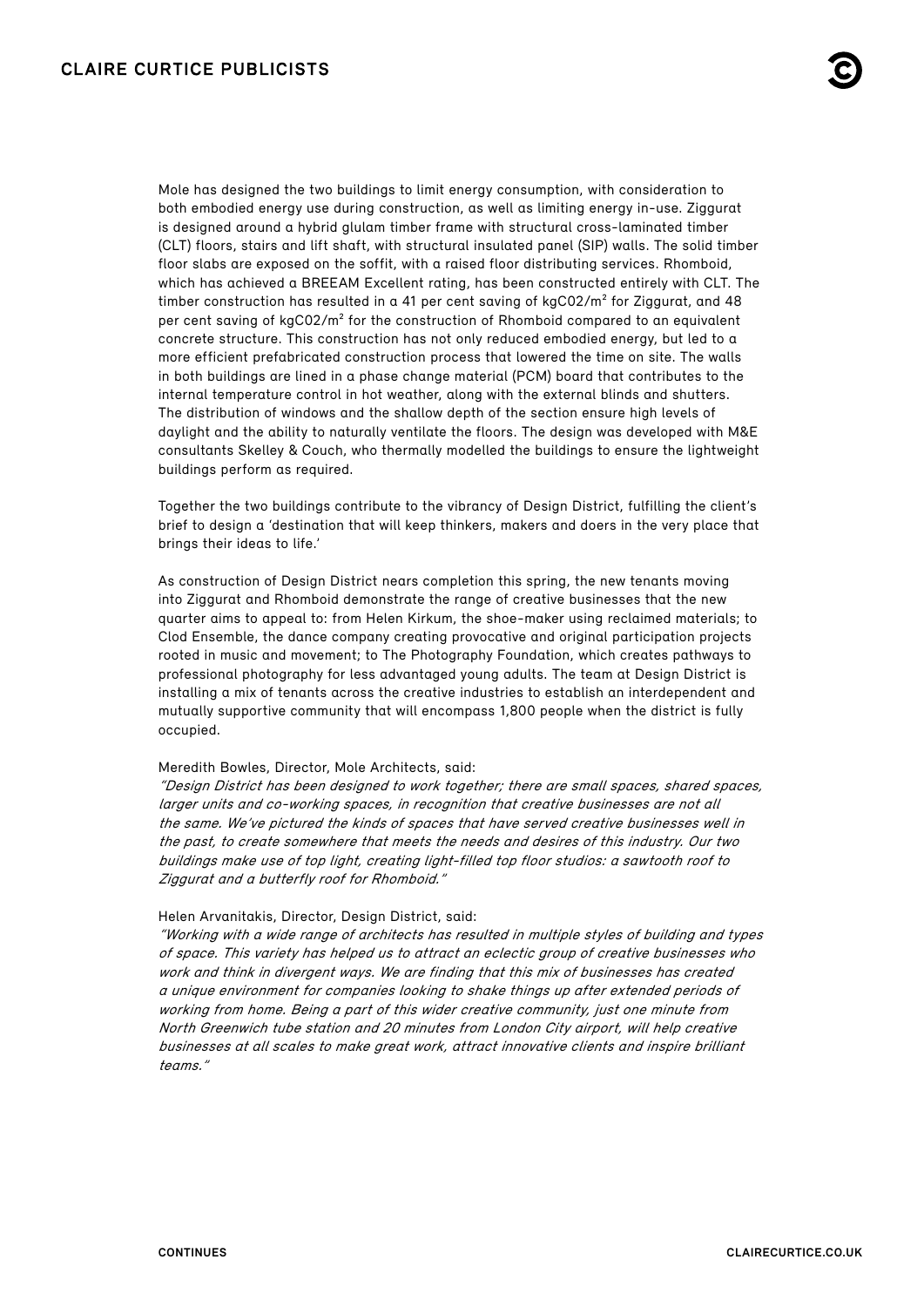# **CLAIRE CURTICE PUBLICISTS**

#### **Press enquiries:**

Claire Curtice Publicists [mail@clairecurtice.co.uk](mailto:mail@clairecurtice.co.uk?subject=Mole Architects - Design District) +44 (0)7775 562264

**NOTES TO EDITORS**

| Location:                   | Greenwich Peninsula                                                                  |
|-----------------------------|--------------------------------------------------------------------------------------|
| Client:                     | Knight Dragon                                                                        |
| Gross internal area:        | C2, 784 $m^2$ ; D2, 580 $m^2$                                                        |
| Schedule:                   | Appointment Jan 2017; design phase Jan-Sept 2017; construction<br>July 2018-Dec 2021 |
| Architect:                  | Mole Architects                                                                      |
| <b>Project architect:</b>   | Hugh Craft, Associate and Project Architect                                          |
| <b>Masterplanner:</b>       | <b>HNNA</b>                                                                          |
| Contractor:                 | Ardmore                                                                              |
| Timber frame:               | B&K                                                                                  |
| Timber engineer:            | Enginuity                                                                            |
| <b>Structural engineer:</b> | <b>WME</b>                                                                           |
| <b>M&amp;E:</b>             | <b>Skelly and Couch</b>                                                              |
| <b>Quantity surveyor:</b>   | Artelia                                                                              |
| <b>Façade consultant:</b>   | Optimise                                                                             |
| Landscape architect:        | <b>Shulze &amp; Grassov</b>                                                          |
| Photographs:                | © Taran Wilkhu © Nick Guttridge                                                      |

# **Mole Architects**

Founded by Meredith Bowles in 1997, Mole Architects combines innovation and individuality with a commitment to cutting-edge sustainability.

The practice has a reputation for 'green and gorgeous' buildings, as evidenced by one-off houses such as the Black House in the Cambridgeshire Fens (winner of the 2004 Manser Medal), and The Houseboat (winner of the 2017 Stephen Lawrence Prize).

Recent projects include multi-award winning Marmalade Lane, a council-led cohousing scheme for developers TOWN and residents of the K1 Co-housing group, in Orchard Park, Cambridge (2019), and postgraduate apartments and a health centre at Eddington, Cambridge (2018).

The practice has been the delivery architect for Living Architecture's houses, working as collaborator on The Balancing Barn with Dutch practice MVRDV; Dune House with Norwegian practice Jarmund Vigsnaes; and The Secular Retreat – Swiss architect and Pritzker Prize winner Peter Zumthor's first permanent UK building. Meredith was a key member of the delivery team for Peter Salter's award-winning Walmer Yard in Notting Hill.

# **[molearchitects.co.uk](https://www.molearchitects.co.uk)**